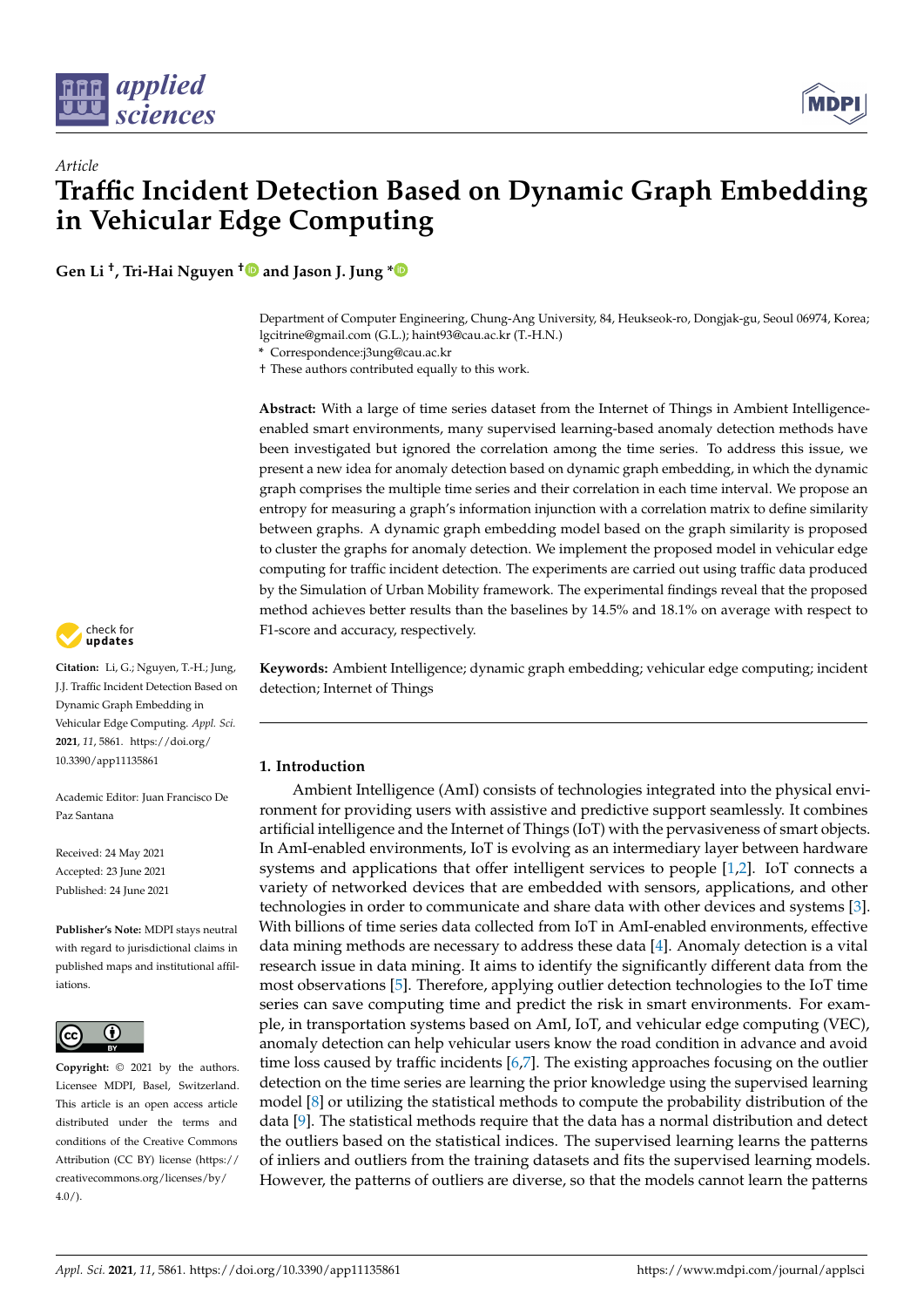of all types of outliers. To overcome this problem, we discover the correlation between the multiple IoT time series for anomaly detection.

Traffic incident detection is one of the critical research issues in smart transportation systems [\[6,](#page-11-5)[7,](#page-11-6)[10,](#page-11-9)[11\]](#page-11-10). In this study, we focus on the traffic incident detection problem with multiple traffic time series data. In this regard, we pose the following research questions:

- How to extract incident patterns from multiple traffic time series data? (Q1)
- How to construct the model for detecting incidents from extracted patterns? (Q2)
- How to demonstrate the efficiency of the model? (Q3)

To address the research questions, we propose a new method to detect traffic incidents by identifying the anomaly among multiple traffic time series data. The proposed system collects traffic data from roadside units and connected vehicles and then detects the traffic incidents from the collected data to help users avoid the incidents and save travel time. We identify the correlation among the traffic time series to construct the dynamic graph. The graph is a typical data structure that consists of the vertices and edges for representing the correlation among the multiple data. The sliding window is exploited to generate the time intervals, and each time interval can be represented by using the graph. The dynamic graph consists of these graphs in continuous time. The graph entropy quantifies the information of the graph, and we compute the similarity between two graphs based on the graph entropy. The graphs with similar entropy have a small distance in the embedding space, while the graphs with anomalies are far from the regular graphs. Therefore, they can easily be detected as anomalies. The key contributions of this study are summarized as follows:

- We propose a new idea for incident detection by discovering the correlation among multiple time series to build the graph and exploit the correlation to calculate the entropy of the graph.
- We present the definitions of graph similarity based on the graph entropy for estimating the similarity between the two graphs. Then, we introduce a dynamic embedding model with the graph similarity to cluster the graphs for traffic incident detection in vehicular networks.
- We conducted the experiments on multiple traffic time series data simulated by the Simulation of Urban Mobility (SUMO) simulator. The experimental findings show that the proposed model outperforms the baselines and performs better on high traffic volume scenarios.

The rest of this paper has the following structure. In Section [2,](#page-1-0) background and related work are offered. Section [3](#page-3-0) discusses the dynamic graph embedding model for detecting traffic incidents in road networks. In Section [4,](#page-6-0) experimental settings and results are explained. In Section [5,](#page-10-0) the conclusion is finally given.

# <span id="page-1-0"></span>**2. Background and Related Work**

This section summarizes the background and related work of the paper. We first introduce the background of Ambient Intelligence, Internet of Things, and Vehicular Edge Computing. Then, we summarize the technologies related to graph embedding and their applications. Finally, the recent technologies for traffic incident detection are organized.

## *2.1. Ambient Intelligence, Internet of Things, and Vehicular Edge Computing*

AmI is the ensemble of technologies embedded in human environments to seamlessly offer assistance and prediction in various contexts through a human–computer interface [\[1,](#page-11-0)[2\]](#page-11-1). Examples of AmI environments are smart homes [\[12\]](#page-11-11), connected vehicles [\[13–](#page-11-12)[15\]](#page-11-13), healthcare services [\[16\]](#page-11-14), smart grid [\[17\]](#page-11-15), and smart cities [\[18\]](#page-12-0). AmI technology realization is an interdisciplinary area that includes sensor networks, artificial intelligence, and human–computer interaction. IoT, which is an enabling technology for promoting the interconnection and exchange of data between heterogeneous objects in smart environ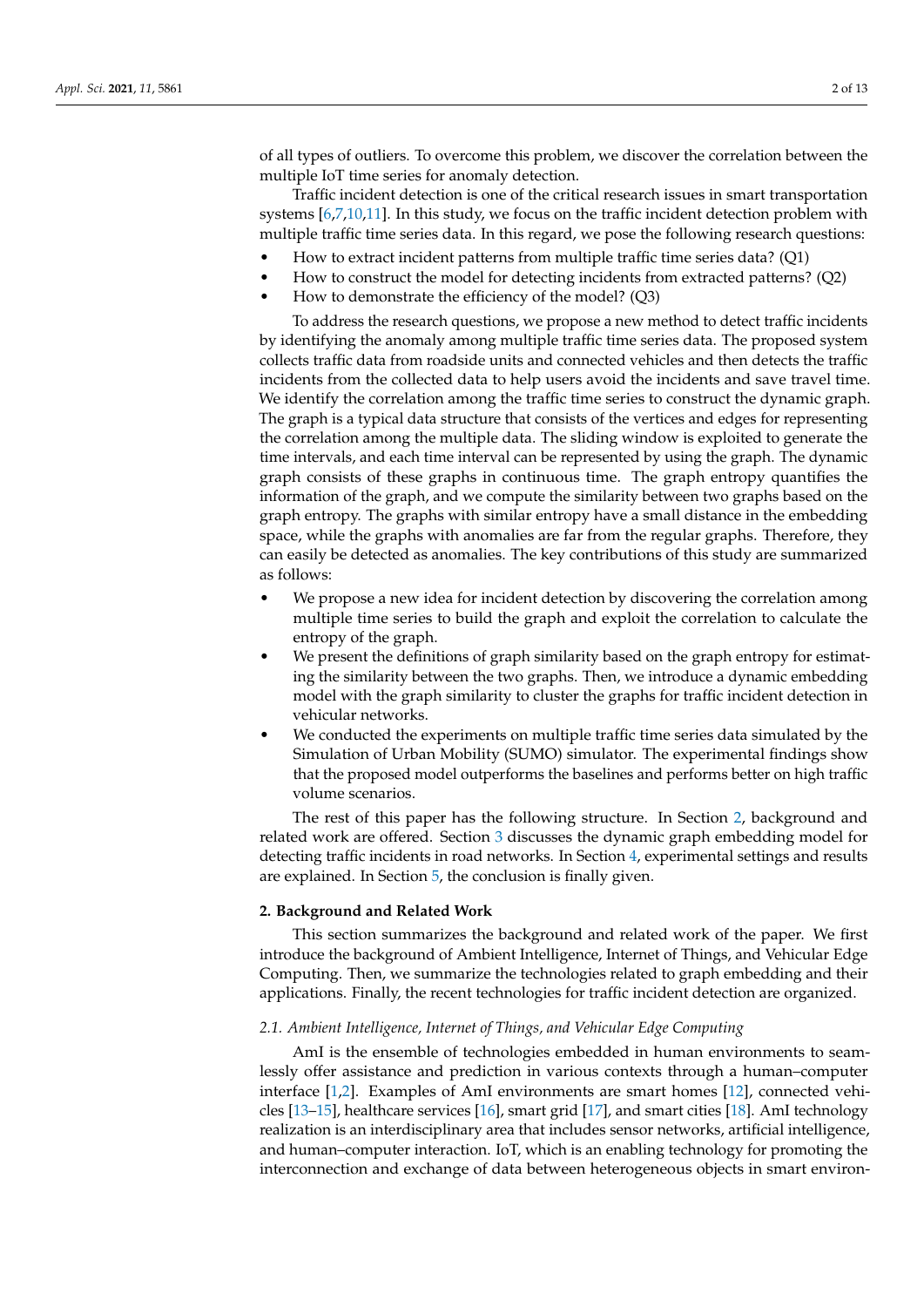ments by creating a connectivity network between sensors, embedded devices, and human– computer interaction, serves as the cornerstone of AmI [\[2,](#page-11-1)[3\]](#page-11-2).

With the advancement of AmI and IoT, new automotive innovations, e.g., autonomous vehicles, smart navigation, and cooperative cruise control, are starting to make modern transportation systems safer and smarter [\[3,](#page-11-2)[19–](#page-12-1)[21\]](#page-12-2). The traditional technology-driven transportation systems are turning into data-driven intelligent transportation systems, which produce a large volume of data, contributing to increased communication, computing, and storage demands as well as stringent latency and network bandwidth capacity criteria. VEC is emerging as a promising approach to overcome these problems [\[20,](#page-12-3)[21\]](#page-12-2). VEC drives efficient computing and storage capacities from distant clouds to the edges of networks near vehicular users, allowing low response time and decreased bandwidth usage. As shown in Figure [1,](#page-2-0) the architecture of VEC typically includes three layers: user layer (connected vehicles), edge layer (Roadside Units—RSU), and cloud layer (cloud servers). Connected vehicles have communicating capability, computing, and storage resources of their own. Connected vehicles can communicate via Vehicle-to-Vehicle (V2V) communications or with the RSU via Vehicle-to-Infrastructure (V2I) communications. RSU, operating as edge devices, are located near vehicles for real-time gathering, analyzing, and storing traffic information. Since vehicles have limited resources, they may shift latency-sensitive and compute-intensive tasks to edge devices, reducing delay and heavy workload on backhaul networks.

<span id="page-2-0"></span>

**Figure 1.** A general architecture of Vehicular Edge Computing.

Since its inception, VEC has attracted a great deal of interest from scholars. Many works and surveys have examined different facets and applications of VEC, such as resource allocation [\[22\]](#page-12-4), traffic routing [\[14](#page-11-16)[,15\]](#page-11-13), and intersection control [\[23\]](#page-12-5). Raza et al. [\[20\]](#page-12-3) discussed the VEC architecture's technical issues and provided several recent solutions and future research challenges in the field. Liu et al. [\[21\]](#page-12-2) reviewed recent research in VEC by classifying the research topics, including task offloading, caching, information sharing, dynamic network control, privacy, and security.

## *2.2. Graph Embedding*

Graph embedding captures the neighbor structure of vertices to map the vertices or graph into the embedding space. The graph embedding technologies are mainly divided into dimension-reduction-based methods, random walk-based methods, matrixfactorization-based methods, and neural network-based methods [\[24\]](#page-12-6). With the development of deep learning, neural network-based models are proposed for the graph embedding issue. For example, a graph convolutional network (GCN) utilizes the convolutional kernels to extract the graph's structure information and maps the vertices into the embedding space. The convolutional kernels extract the local structure's features and compute the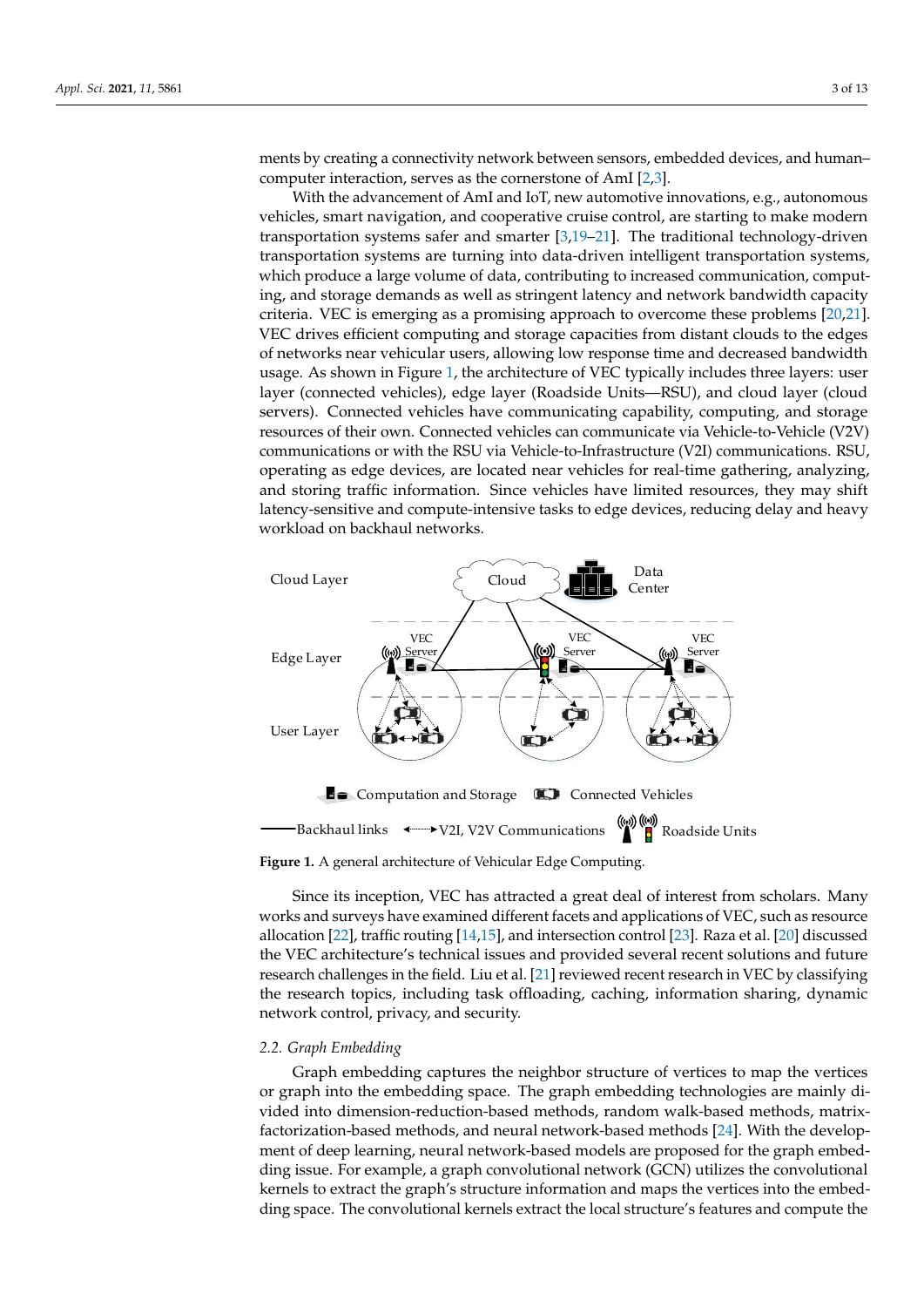embedding vectors by reconstructing the graph. Jiang et al. [\[25\]](#page-12-7) combined spatiotemporal graph convolution network and recurrent neural network to construct a hybrid model for embedding the traffic graph to predict the traffic speed. The structural deep network embedding model [\[26\]](#page-12-8) defined two proximities for holding the local and global structures and computed the embedding vectors by using two autoencoders. The dynamic graph consists of the graphs in continuous-time intervals. Dynamic graph embedding maps the graphs into the embedding space based on similarity and temporality. Goyal et al. [\[27\]](#page-12-9) utilized the autoencoder to map the graphs into the embedding space and input the embedding vectors to the recurrent neural network to capture the temporal information for computing the final embedding vectors.

## *2.3. Traffic Incident Detection*

Traffic incident detection is one of the key research topics in smart transportation systems [\[6](#page-11-5)[,7](#page-11-6)[,10](#page-11-9)[,11\]](#page-11-10). The traffic incidents can be classified into five categories: accidents (e.g., collisions), road maintenance, hazardous weather, special events (e.g., Marathon), and obstacle vehicles. Existing methods are mainly based on deep learning technologies [\[5\]](#page-11-4). Lin et al. [\[6\]](#page-11-5) proposed a traffic incident strategy based on the generative adversarial networks (GANs). The spatial and temporal features are extracted as variables from real traffic data. For feature engineering, the random forest was used to filter the features that are not important for detecting traffic incidents. To overcome the imbalance problem that the outlier samples are not enough, they utilized GANs to generate the data with the traffic incidents patterns. Support vector machine was used as the traffic incident detection method. This study utilized the datasets that have been labeled as outliers and inliers. However, the GANs model cannot generate the outlier patterns that were not in the datasets. Davis et al. [\[7\]](#page-11-6) constructed the transportation networks by using the temporal traffic data. The hybrid model combined with the long short-term memory (LSTM) and extreme value theory (EVT) was proposed to predict the traffic incident. LSTM is an improvement of the recurrent neural network. It drops the data that is not useful for predicting the traffic incident using the backward propagation algorithm. The EVT is applied to the loss function of the hybrid model. Via experiments, the proposed hybrid model achieves a better F1 score than the baselines. Since there is a possibility of overshooting in deep learning training, Hatri et al. [\[10\]](#page-11-9) used fuzzy logic to solve this problem. This method considers extracting the spatial and temporal information in the traffic data for incident detection. The results indicated that the proposed model could reduce the training time and the training loss. Zhang et al. [\[11\]](#page-11-10) collected the information from social media to detect the car accident from the traffic flow. The main idea is to collect the tweet contents about the traffic information. Then, they detect the accident by analyzing these tweet contents. However, they did not exploit the traffic flow directly for accident detection. Only using the information from social media to detect the accident lacks credibility. Unlike the existing works, we aim to develop a dynamic graph embedding model considering the correlation between the multiple traffic time series to detect incidents at intersections in the VEC environment.

## <span id="page-3-0"></span>**3. Traffic Incident Detection Based on Dynamic Graph Embedding**

Taking into account research questions Q1 and Q2, in this section, we describe the traffic incident detection based on the dynamic graph embedding. The main idea is to utilize the correlation between the multiple traffic time series to construct the graph where the nodes indicate the traffic flow and the weights of the edges is the correlation coefficient between two traffic flows. We set a sliding window to divide the multiple traffic time series into several time intervals and construct the dynamic graph. To quantify the graphs' information, we calculate the graph entropy based on the correlation coefficient matrix. The dynamic graph embedding model is proposed to cluster the graphs. Since there is a stable correlation in the graphs without the traffic incident, the graphs with anomalies are far from the regular graphs. In this case, the abnormal graphs are discriminated and can be detected as a traffic incident.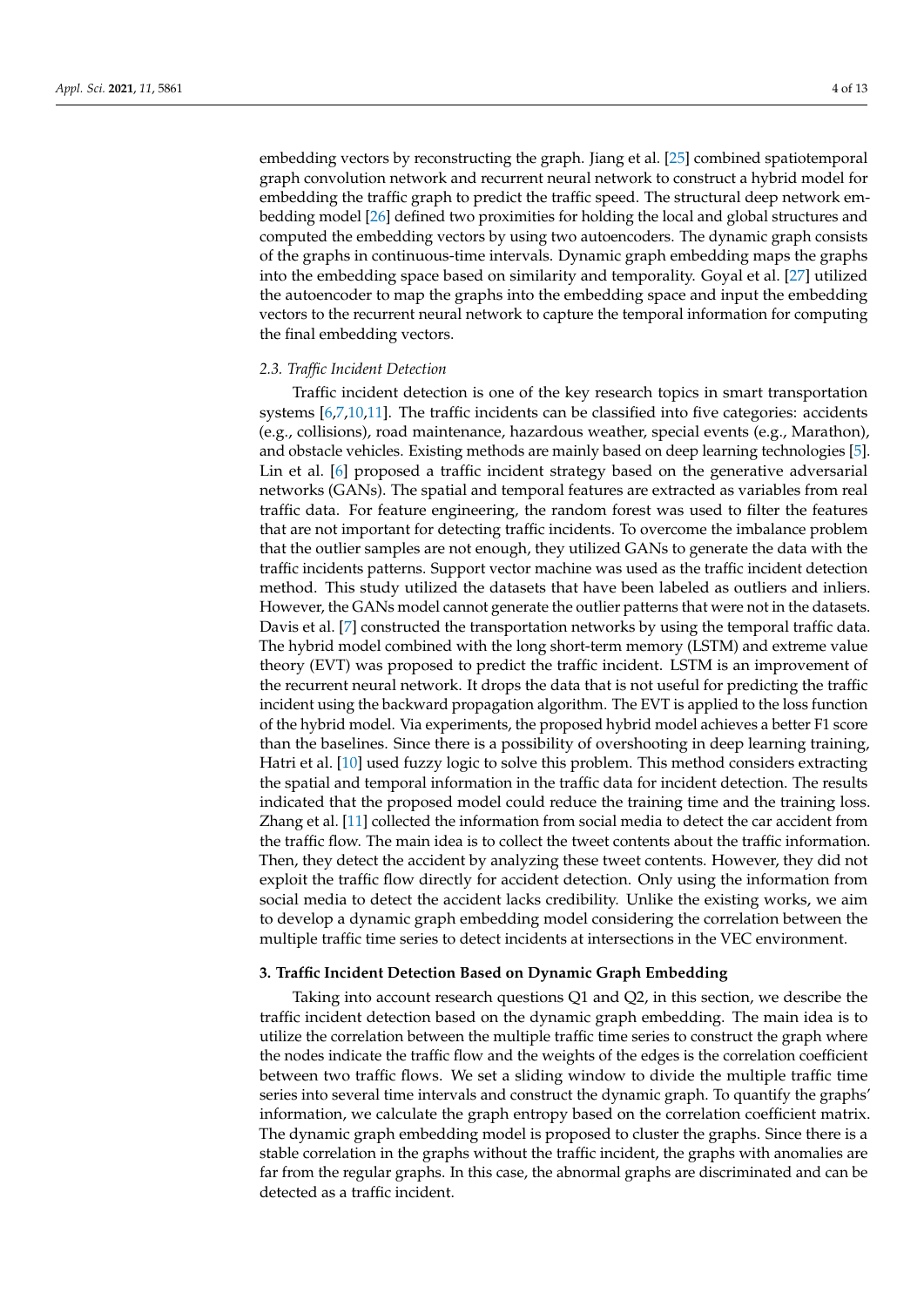# *3.1. Dynamic Graph Construction*

Given two time series *x* and *y*, we can calculate their Pearson correlation coeffi-cient [\[28\]](#page-12-10), which is formulated as  $R(x, y)$ .  $|R(x, y)| = 0$  indicates that there is no correlation between them. For each time interval  $t \in [0, T]$ , the correlation coefficient matrix of the dynamic graph  $G_t$  is formulated as  $\mathcal{R} = \{R(G_t)|t \in [0,T]\}$ . The dynamic graph can be constructed by utilizing the correlations.

To measure the information of graphs, we calculated the graph entropy based on the information entropy [\[29\]](#page-12-11). Given an event *x*, the information of the event can be formulated as  $h(x) = -\log_2 p(x)$  where  $p(x)$  indicates the probability of the event *x*. The information entropy is described as the probability of the event times the information of the event, which is denoted as  $E(x) = -p(x)log_2 p(x)$ . For the multiple independent events  $x_i \in X$ , the information entropy is formulated as  $E(X) = -\sum_{i=1}^{N} p(x_i) \log_2 p(x_i)$  where *X* indicates the set of the events  $x_i$  and  $N$  indicates the number of the events. To calculate the graph entropy, we first calculate the entropy of the vertex in the graph, which is calculated by using the weight of the edge.

**Definition 1** (Vertex entropy). Given a graph  $G = (V, E)$  where V indicates the set of the vertices *and E indicates the set of edges. The entropy of the vertex v<sup>i</sup> is calculated based on the correlation* between the vertices  $v_i$  and  $v_j$ , which is formulated as  $e(v_i)=-\sum_{j=0,j\neq i}^{N}R(v_i,v_j)log_2R(v_i,v_j)$ *where N indicates the number of vertices.*

Then, we have to measure the information of the graph based on the vertex entropy. The vertex entropy measures the information of edges in the graphs. Supposing the vertex entropy  $e(v_i)$  is high, the vertex  $v_i$  has a high correlation with the other vertices. It indicates that the corresponding time series plays an essential role in anomaly detection. To measure the graph entropy, we have to summarize the entropy of each vertex. The definition of graph entropy is as follows.

**Definition 2** (Graph entropy)**.** *The graph entropy is calculated by summing the entropy of all*  $\iota$  *vertices, which is formulated as*  $e(G) = \sum_{i=0}^{N} e(v_i).$  *The dynamic graph entropy is described as the graph entropy*  $e(G)$  *at the time interval*  $t \in [0, T]$ *, which is formulated as*  $\mathcal{E} = \{e(G_t) | t \in [0, T] \}$ *.* 

# *3.2. Dynamic Graph Embedding*

Dynamic graph embedding is utilizing the nonlinear function  $f : G_t \to g_t$  to learn the representation for mapping the graphs into the embedding space, where *G<sup>t</sup>* is the graph at the time intervals  $t \in [0, T]$  and  $g_t$  is the embedding vectors of the graph  $G_t$ . In this study, the graph *G* includes two elements which are correlation coefficient matrix and the graph entropy formulated as  $G_t = \langle R(G_t), e(G_t) \rangle$ . The object of the dynamic embedding is clustering the graphs based on the similarity. It requires that the dynamic graph embedding considers the similarity of the neighbor structure between the graphs and considers the similarity of graph entropy. We define the graph similarity based on the correlation coefficient matrix and the graph entropy to solve this problem.

**Definition 3** (Graph similarity)**.** *The graph similarity is described as the similarities of the neighbor structure and graph entropy, which is formulated as*  $S(G_i,G_j) = ||R(G_i) - R(G_j)||_2^2 +$  $||e(G_i) - e(G_j)||_2^2$  where  $S(G_i, G_j)$  indicates the similarity between the graphs  $G_i$  and  $G_j$ . The low *similarity S*(*G<sup>i</sup>* , *Gj*) *indicates that two graphs G<sup>i</sup> and G<sup>j</sup> are similar at the neighbor structure and graph entropy.*

In this study, we used a graph proximity-based dynamic graph embedding model (DynGPE) to embed the graphs [\[30\]](#page-12-12). Given a dynamic graph  $G = \{G_t | t \in [0, T]\}$ ,  $G_i$  and *G*<sub>*j*</sub> indicates the graphs at the time interval *i*, *j*  $\in$  [0, *T*]. *G*<sub>*j*</sub> is the most similar graph with  $G_i$ . The embedding vector  $g_i$  is calculated at the embedding layer. The model consists of two autoencoders. The encoder maps the graph *G<sup>i</sup>* into the embedding space by using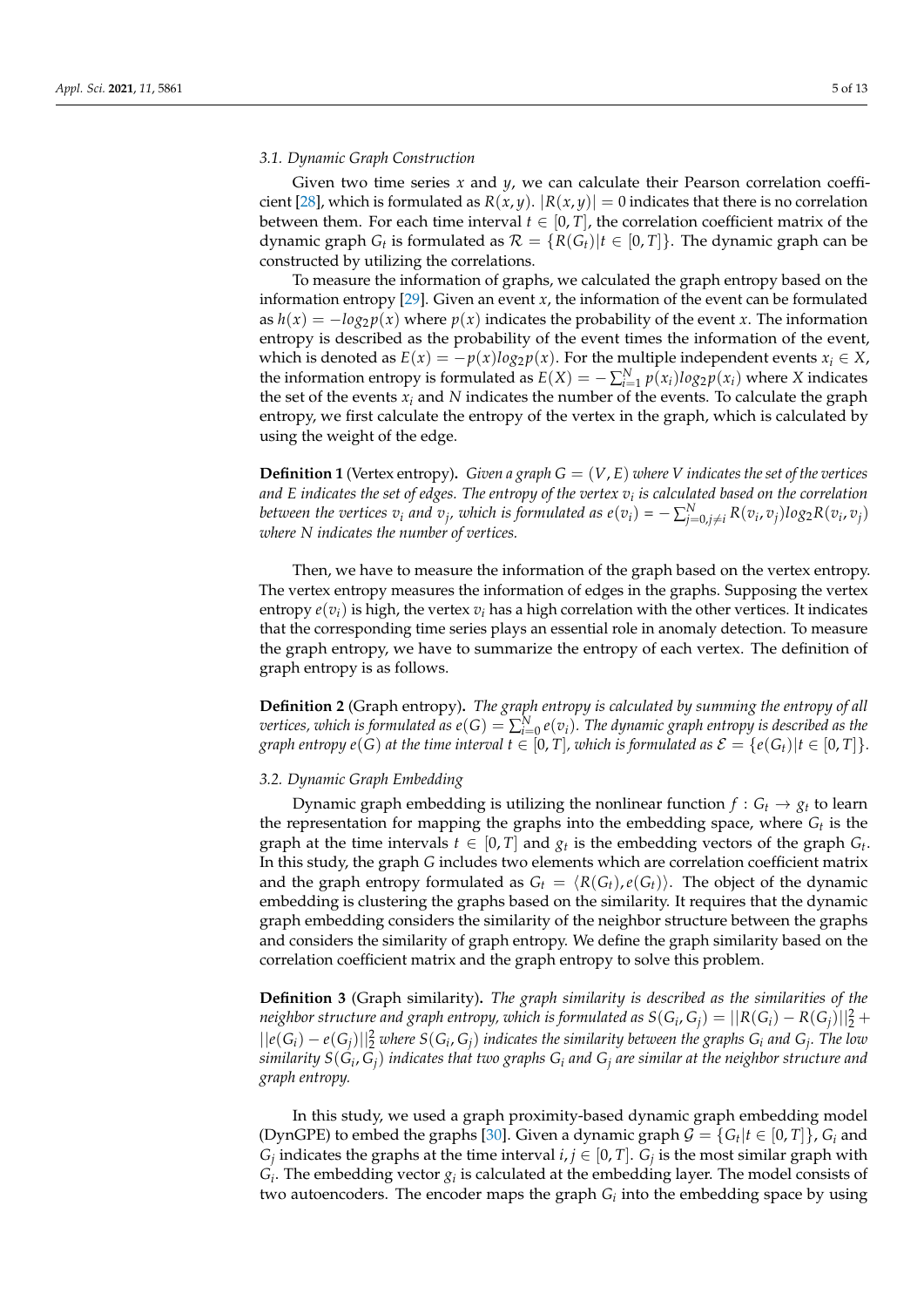the nonlinear function. The output of the decoder is to reconstruct the graph  $G_i$ . If the graphs *G<sup>i</sup>* and *G<sup>j</sup>* are close in the embedding space, the graph *G<sup>i</sup>* is similar to the graph *G*<sub>*j*</sub>. The inputs of the two autoencoders are the correlation matrices  $R(G_i)$  and  $R(G_j)$ and the hidden layers can learn the features from the correlation matrices by using the nonlinear functions

$$
y^1 = \delta(W^l R(G_i) + b^l)
$$
\n<sup>(1)</sup>

$$
y^l = \delta(W^l y^{l-1} + b^l) \tag{2}
$$

where  $y^l$  indicates the outputs of the *l*th hidden layer and  $W^l$  and  $b^l$  indicate the weights and basis values at the *l*th hidden layer, respectively. To make the functions nonlinear, we exploit the ReLU function as an activation function that is denoted as  $\delta$  [\[31\]](#page-12-13). The input of the first hidden layer is the correlation matrix of the graph *G<sup>i</sup>* , and the input of the next hidden layer is the output of the previous layer. The autoencoder reconstructs the input by reversing the nonlinear functions. Since the graph *G<sup>j</sup>* is the most similar graph with the graph *G<sup>i</sup>* on the neighbor, their embedding vectors are close in the embedding space.

Since the autoencoder learns the features by reconstructing the input, the similarity between the input and output is required to be small. We establish the loss function  $\mathcal{L}_1 = \sum_{i=1}^T ||G_i - \hat{G}_i||_2^2$  to reduce the error between the input graph and the output where *T* is the number of time intervals. To make two similar graphs on entropy close together in the embedding space, we establish the loss function  $\mathcal{L}_2 = \frac{1}{T} \sum_{i=1}^T ||g_i - g_j||_2^2$ . The loss function  $\mathcal{L}_2$  includes the embedding vectors of two graphs  $G_i$  and  $G_j$  so that the distance between them is reduced by optimizing the loss  $\mathcal{L}_2$ . To avoid the overfitting, we add a regularization term, which is formulated as  $\mathcal{L}_{reg} = \frac{1}{2} \sum_{l=1}^{L} (||W^l||_2^2 + ||W^l||_2^2)$  where *L* represents the number of layers and *W* represents the weights. The joint loss function for optimizing the whole model is formulated as

$$
\mathcal{L} = \sum_{i=1}^{T} ||G_i - \widehat{G}_i||_2^2 + \frac{1}{T} \sum_{i=1}^{T} ||g_i - g_j||_2^2 + \frac{1}{2} \sum_{l=1}^{L} (||W^l||_2^2 + ||\widehat{W^l}||_2^2)
$$
(3)

## *3.3. Dynamic Graph Embedding-Based Traffic Incident Detection*

In road traffic networks, the intersection areas are more susceptible to traffic congestion. Depending on the different root causes, traffic congestion can usually be divided into two types: (1) recurrent congestion and (2) nonrecurrent congestion [\[32\]](#page-12-14). Recurrent congestion is caused by predictable phenomena, such as rush hours and holidays. Nonrecurrent congestion is produced by traffic incidents, for example, collisions, disabled cars, work zones, extreme weather conditions, and special events. Because of its unpredictable character, nonrecurring congestion produced by traffic incidents is more responsible for traffic delays than recurrent congestion in metropolitan areas. This work aims to develop an intelligent system that can use real-time, multiple time series from road traffic to determine an incident at the intersections.

To detect traffic incidents at the intersections, we utilize the installed RSU. Each RSU acts as a traffic controller, monitoring a specific intersection area for traffic incident detection in real time. V2V and V2I communications allow connected vehicles to perceive their driving surroundings and transmit the traffic data [\[14,](#page-11-16)[15,](#page-11-13)[23\]](#page-12-5). When a connected vehicle enters the coverage area of the RSU, the vehicle broadcasts a message with its driving information (e.g., vehicle identification, current speed, waiting time, location, and timestamp). The RSU fuses the driving data of vehicles traveling in its coverage area and estimates the traffic flow parameters. Three fundamental characteristics in traffic flow theory are traffic volume, traffic speed, and occupancy [\[6](#page-11-5)[,7](#page-11-6)[,10\]](#page-11-9). Although these parameters can be collected via inductive loop detectors (sensor-based) and cameras (vision-based) [\[33\]](#page-12-15), they are more correctly collected in real time under the VEC environment. In the context of the intersection area, the selected parameters are specified as follows.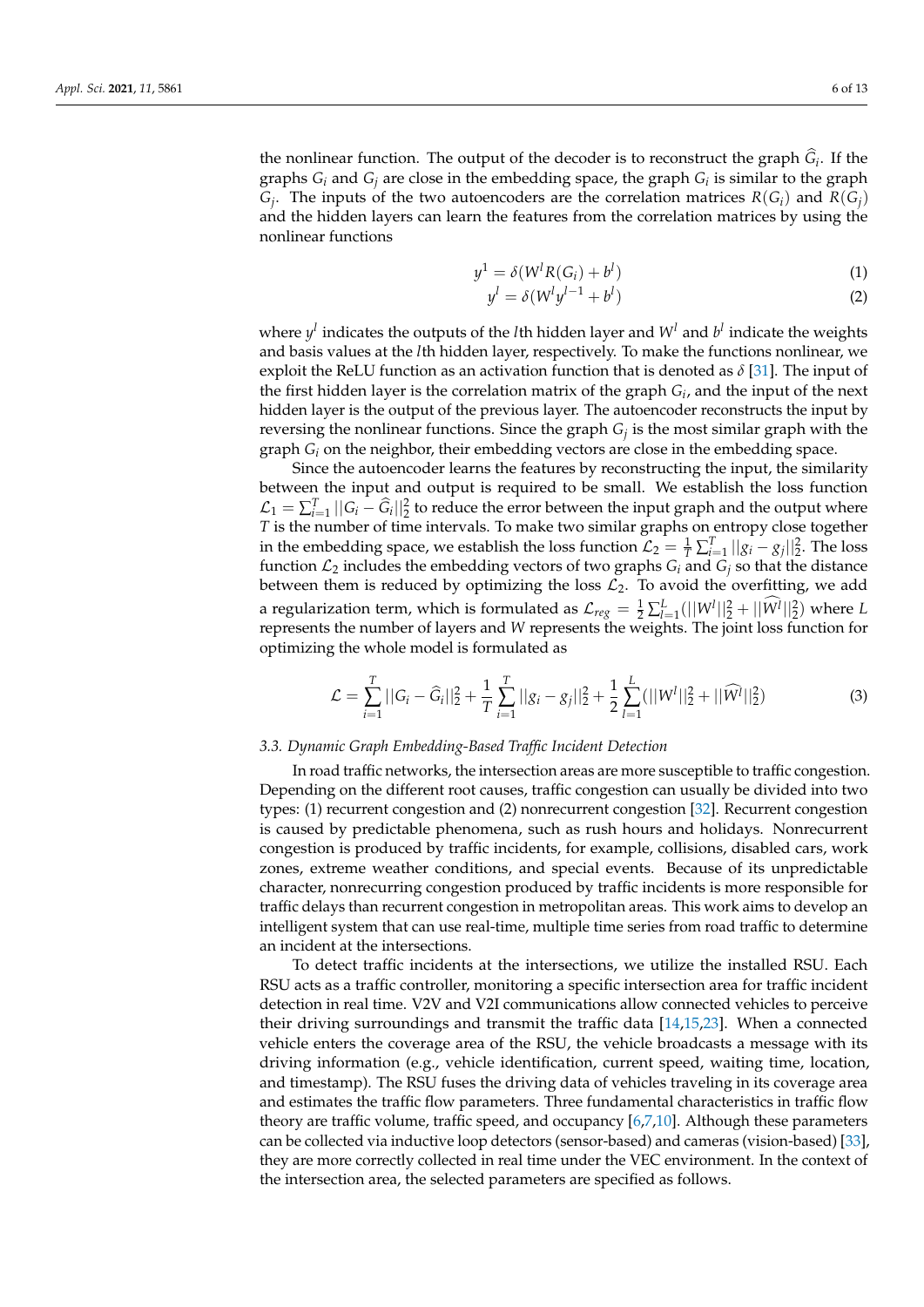- Number of vehicles: The number of vehicles within the coverage area of the RSU. It represents the traffic volume characteristic of the traffic flow.
- Mean speed  $(m/s)$ : The average speed of all vehicles. It represents the traffic speed characteristic of the traffic flow.
- Mean waiting time (s): The average time spent of all vehicles waiting to pass the intersection. The waiting time of a vehicle at the intersection is the consecutive time in which the vehicle was standing. It represents the occupancy characteristic of the traffic flow.

The RSU continuously collects the data and estimates three parameters, forming three data as time series. Then, we apply the dynamic graph embedding model to these time series for traffic incident detection. A graph is a typical data structure for modeling the items and their relationships. Therefore, it is used to build the correlation among the time series. Given a graph  $G = (V, E)$ , *V* indicates the vertices in the graphs, and each vertex is a traffic time series. The weight value of the edge *E* indicates the correlation coefficient between the two time series. The dynamic graph is composed of graphs in a continuous time. It records the evolution of the correlation among the traffic time series. Figure [2](#page-6-1) illustrates an example of the dynamic graph, where *S* is the mean speed, *V* is the number of vehicles, and *T* is the mean waiting time. The weight of the edge indicates the correlation coefficient between two vertices, and  $G_i$  indicates the graph at the *i*th time interval. Then, we calculate the entropy of the graph at each time interval. Next, we embed all graphs into an embedding space based on the graph entropy. Since there are multiple intersections and each intersection consists of a dynamic graph, we map the graphs of all intersections into an embedding space. In this way, the intersection with an incident is far from the most normal intersections, and we can detect the location and time of the incident.

<span id="page-6-1"></span>

**Figure 2.** Example of the dynamic graph.

## <span id="page-6-0"></span>**4. Performance Evaluation**

Regarding research question Q3, in this section, we compare the performance of the proposed method with other dynamic graph-based methods for detecting traffic incidents in a realistic road network.

#### *4.1. Experimental Scenarios*

To generate the traffic data, we use the SUMO [\(https://www.eclipse.org/sumo/](https://www.eclipse.org/sumo/) (accessed on 5 May 2021)), a well-known microscopic road traffic simulator [\[15,](#page-11-13)[34,](#page-12-16)[35\]](#page-12-17). As shown in Figure [3,](#page-7-0) the traffic scenario is a realistic road network at Lotte World, Seoul, South Korea, including 12 signalized intersections. It is obtained and converted from OpenStreetMap [\(https://www.openstreetmap.org/](https://www.openstreetmap.org/) (accessed on 5 May 2021)) at the coordinates of (37.5112, 127.1165). A two-phase 90-s regulates the traffic light. Each intersection includes its RSU, and the connected vehicles can communicate and exchange traffic information to the RSU. The proposed method is implemented in the RSU to detect the incident at its coverage area.

The vehicles are randomly generated by the randomTrips tool of SUMO with an arrival rate. As default, a binomial distribution is used to randomize the arrival rate, which is the number of vehicles generating per time unit. Three traffic volume scenarios are varying by the arrival rates. The number of vehicles generated is 500, 700, and 1000 vehicles, corresponding to low, medium, and high traffic volume scenarios. To simulate an incident, we stop some vehicles on a lane for a specific duration [\[35\]](#page-12-17), i.e., 300 s (5 min). The simulation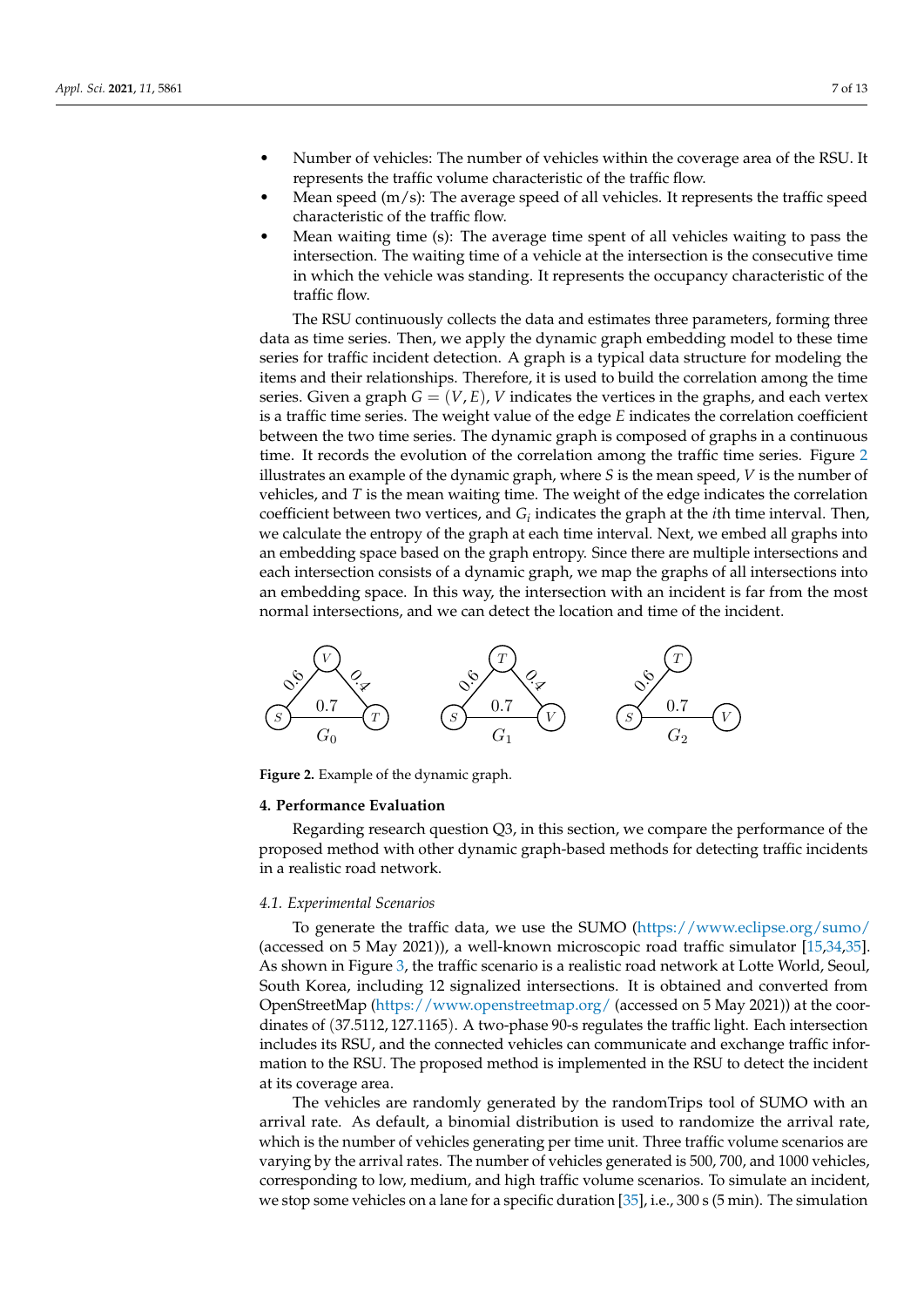time is 3600 s. The main parameters in the simulator are shown in Table [1.](#page-8-0) The generated data includes features, such as mean waiting time, mean speed, and the number of vehicles in the form of time series data. An example of generated time series with the anomaly is illustrated in Figure [4.](#page-7-1) In this generated data, traffic volume is medium, a traffic incident happens at the timestamp of 1000 at intersection *I*9 in the examined road network, and the incident duration is 300 s.

<span id="page-7-0"></span>

**Figure 3.** A realistic road network scenario.

<span id="page-7-1"></span>

**Figure 4.** An example of generated time series with anomaly.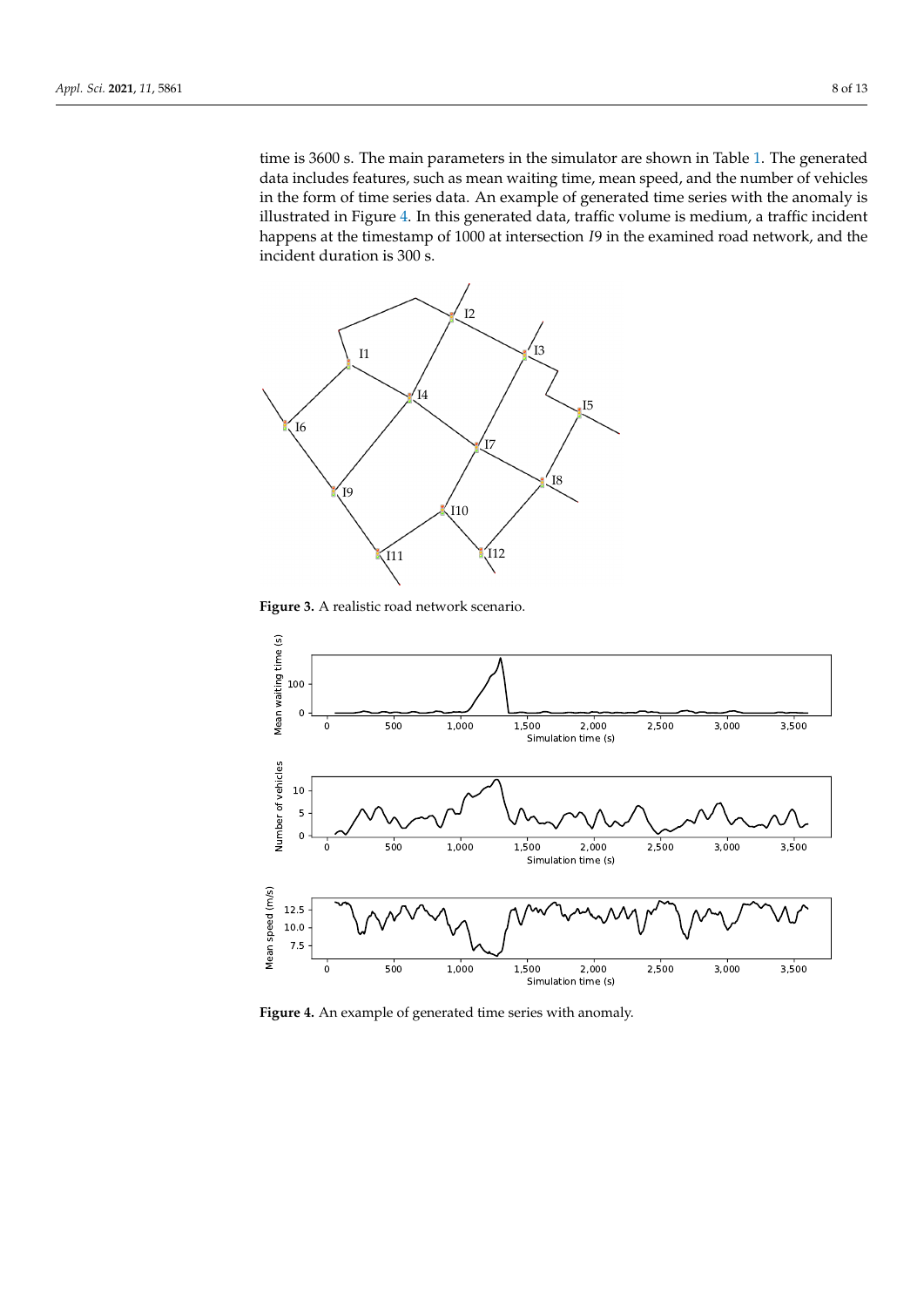| <b>Parameters</b>   | <b>Values</b>          |
|---------------------|------------------------|
| Simulator           | <b>SUMO 1.9.2</b>      |
| Communication range | $200 \text{ m}$        |
| Vehicle size        | 5m                     |
| Vehicle safety gap  | 2.5 <sub>m</sub>       |
| Vehicle speed limit | $16.67 \,\mathrm{m/s}$ |
| Simulation time     | 3600 s                 |
| Incident period     | 300 s                  |

<span id="page-8-0"></span>**Table 1.** Simulation parameters.

## *4.2. Methods and Performance Metrics*

We compare the proposed method against the following models. Three models, which are based on the dynamic graph to vector architecture (Dyn2vec) for embedding the dynamic graph, are constructed using the autoencoder (Dyn2vecAE), recurrent neural network (Dyn2vecRNN), and autoencoder-based recurrent neural network (Dyn2vecAERNN) [\[36\]](#page-12-18). Dyn2vecAE maps the dynamic graph into the embedding space by using an autoencoder. Dyn2vecRNN inputs dynamic graphs to the recurrent neural network to calculate the embedding vectors. Dyn2vecAERNN model utilizes the autoencoder to map the graphs into the low-dimensional space and inputs the embedding vectors into the recurrent neural network to learn the temporal features. In addition, we use the graph convolutional network (GCN) model as one of the baselines [\[37\]](#page-12-19).

This paper utilizes the sliding window to partition the traffic data into several time intervals. We select five slide windows with different sizes to divide the time series. The sizes of the slide windows are set as 200 s, 250 s, 300 s, 350 s, and 400 s. Given the incident period of 300 s, the reason for setting the sliding window with different sizes is that we want to observe the performance with three different cases, i.e., the size of the sliding window is smaller than, equal to, or is greater than the incident period.

Experiments are conducted with different traffic volumes and slide windows to obtain the performance with different parameters. We construct the ground truth as follows. The time intervals are divided by using the sliding window. If the time intervals do not include the incident timestamp, the time intervals are labeled as positive. The proposed model can then be evaluated by using the Accuracy (ACC) and F1 score as

$$
Accuracy = \frac{T_p + T_n}{T_p + T_n + F_p + F_n}
$$
\n(4)

$$
Precision = \frac{T_p}{T_p + F_p} \tag{5}
$$

$$
Recall = \frac{T_p}{T_p + F_n} \tag{6}
$$

$$
F1 = \frac{2 * Precision * Recall}{Recall + Precision}
$$
 (7)

where  $T_p$  represents the number of anomalies detected to be anomalous,  $T_n$  represents the number of nonanomalies detected to be nonanomalous,  $F_p$  represents the number of nonanomalies detected to be anomalous, and  $F<sub>n</sub>$  represents the number of anomalies detected to be nonanomalous.

#### *4.3. Results and Discussion*

Figure [5](#page-9-0) shows the results with different sliding windows of the proposed method. It achieves the best F1 score with a window size of 300. However, the accuracy with the window size of 300 is slightly lower than that of the window size of 200. It indicates that when the size of the sliding window is 300, there are graphs detected incorrectly. In terms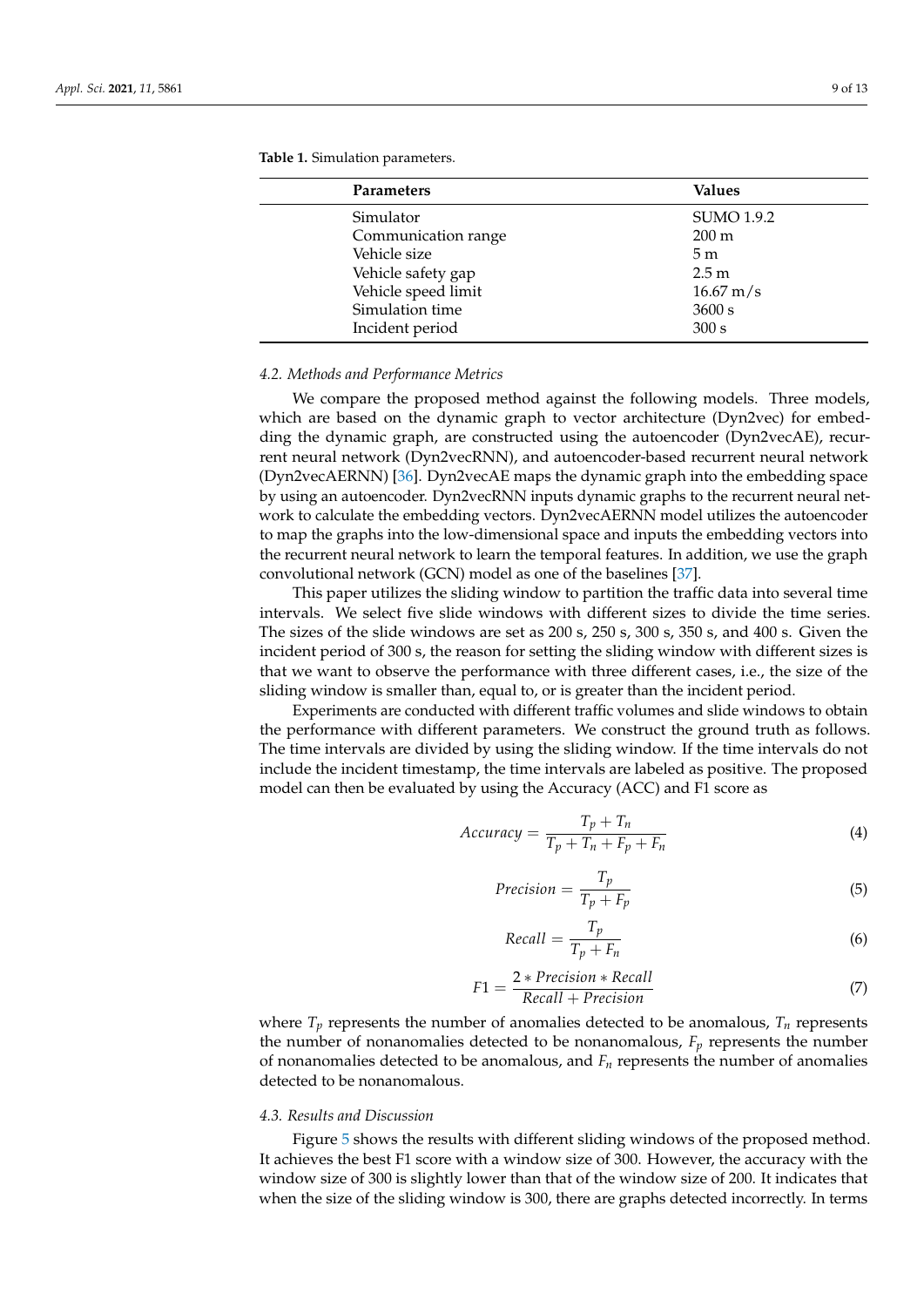of the F1 score, the results show that if the window size of the method equals the incident duration period, it achieves the best performance. This is because the large window sizes contain not only the abnormal interval but also some normal intervals. Therefore, the large window sizes affect the performance of the method. In contrast, the small window sizes cannot contain the whole abnormal time interval, so some abnormal patterns are ignored.

<span id="page-9-0"></span>

**Figure 5.** The performance with different window sizes.

With the selected window size of 300, we conducted experiments to observe the performance with different traffic volumes. As shown in Figure [6,](#page-9-1) with the decrease in traffic volume, the performance shows a downward trend. This is because in low traffic volume scenarios, the traffic flow is hardly interrupted, and traffic congestion may not occur even if traffic incidents happen. In other words, the mean speed, mean waiting time, the number of vehicles, and their correlation will not be significantly affected in the low traffic volume scenarios. Therefore, the accuracy of the incident detection in the low traffic volume scenarios is lower than that in the higher traffic volume scenarios.

<span id="page-9-1"></span>

**Figure 6.** The performance with different traffic volumes.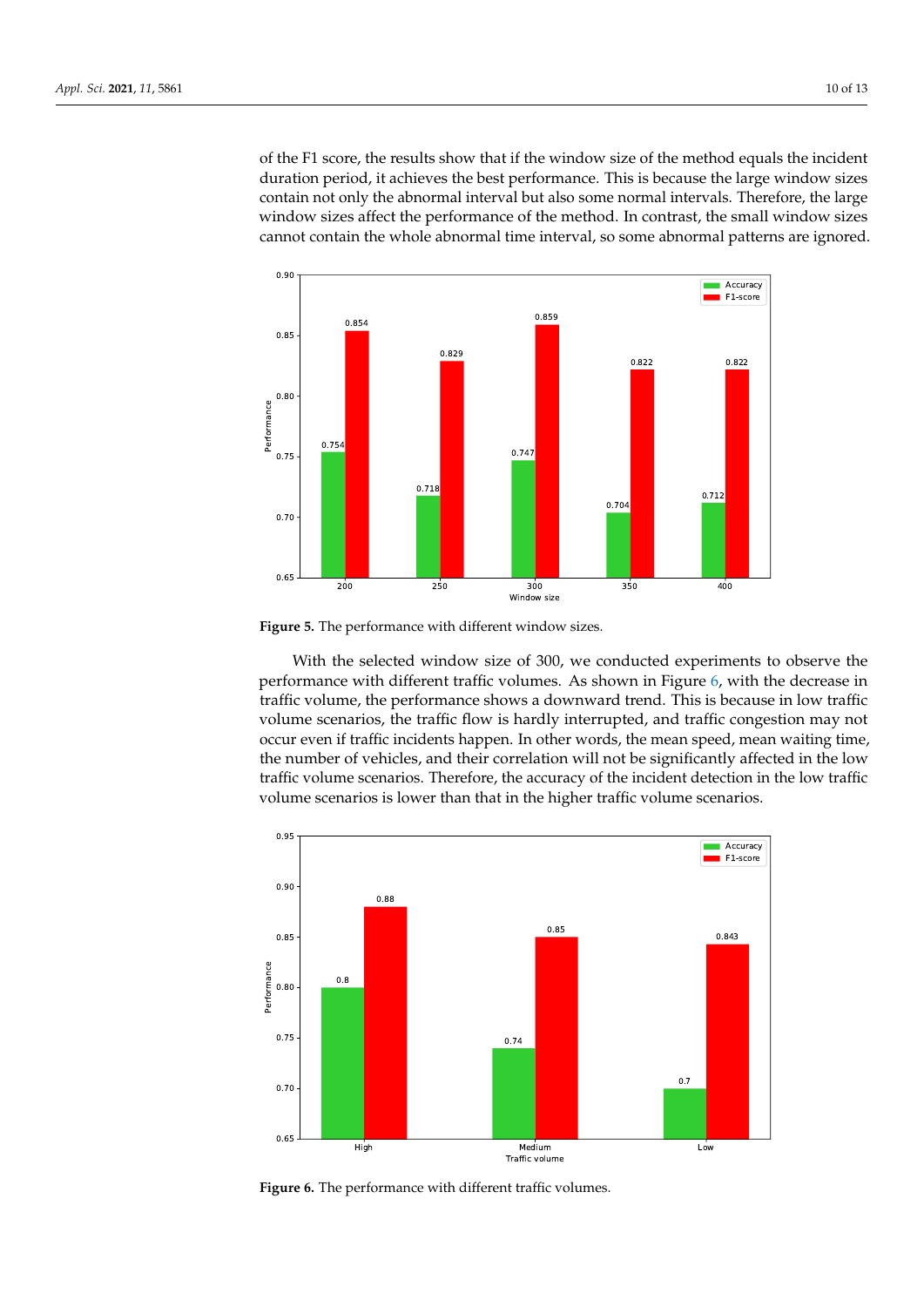Table [2](#page-10-1) presents the results of the proposed method against other dynamic graph embedding methods. In all traffic volume scenarios, the proposed method has better results than the baselines by 14.5% and 18.1% on average with respect to F1 score and accuracy, respectively. GCN is a node embedding method that considers the neighbor structure of the vertices in the graph. In order to apply the GCN method to our research, we use two GCN models to build an autoencoder for calculating the embedding vector of each graph. According to the result, the performance of the GCN method is lower than the proposed method but outperforms the other methods. Dyn2vecAE model does not exploit the temporal information of the dynamic graph so that its performance is lower than that of the Dyn2vecRNN model. The combined model, Dyn2vecAERNN, considers the spatial and temporal information so that it achieves better results than the other two Dyn2vec-based models. Our method uses entropy as a measurement to embed the dynamic graph. Thereby, the graph with an abnormal entropy can be highly distinguished.

| <b>Traffic Volumes</b> | Low        |                 | Medium     |                 | High  |                 |
|------------------------|------------|-----------------|------------|-----------------|-------|-----------------|
| Models                 | <b>ACC</b> | <b>F1 Score</b> | <b>ACC</b> | <b>F1 Score</b> | ACC   | <b>F1 Score</b> |
| Dyn2vecAE              | 0.560      | 0.690           | 0.573      | 0.720           | 0.763 | 0.637           |
| Dyn2vecRNN             | 0.547      | 0.707           | 0.583      | 0.727           | 0.680 | 0.810           |
| Dyn2vecAERNN           | 0.587      | 0.723           | 0.597      | 0.733           | 0.667 | 0.790           |
| <b>GCN</b>             | 0.630      | 0.737           | 0.663      | 0.790           | 0.797 | 0.843           |
| Proposed model         | 0.700      | 0.843           | 0.740      | 0.850           | 0.800 | 0.880           |

<span id="page-10-1"></span>**Table 2.** Comparison of different dynamic graph embedding models.

Table [3](#page-10-2) shows the comparison results of the proposed method with different window sizes on the high traffic volume with respect to F1-score. According to the results, the proposed method exhibited the best performance by comparing with the baselines on all of the window sizes. The standard deviation of the proposed method is 0.012. It indicates that there is little affection with different window sizes. In addition, the window sizes of 300 and 350 achieved the best F1-score on our method. It indicates that we cannot find a window size to get the best performance of the proposed model. However, we can get a window size by calibrating the assigned time window, and the model can achieve a relatively good performance.

<span id="page-10-2"></span>**Table 3.** Comparison of different window sizes.

| <b>Window Sizes (s)</b> | 200   | 250   | 300   | 350   | 400   |
|-------------------------|-------|-------|-------|-------|-------|
| Dyn2vecAE               | 0.620 | 0.717 | 0.637 | 0.677 | 0.723 |
| Dyn2vecRNN              | 0.700 | 0.700 | 0.810 | 0.650 | 0.677 |
| Dyn2vecAERNN            | 0.700 | 0.700 | 0.790 | 0.650 | 0.677 |
| GCN                     | 0.623 | 0.667 | 0.843 | 0.650 | 0.660 |
| Proposed model          | 0.890 | 0.864 | 0.880 | 0.880 | 0.850 |

# <span id="page-10-0"></span>**5. Conclusions**

This work proposed a novel method for detecting traffic incidents on multiple traffic time series based on the dynamic graph embedding. The sliding window divides the time series into several time intervals, and the dynamic graph represents the correlation between the time series in each time interval. The graph entropy is exploited to measure the similarity between two graphs. Based on the graph similarity, we presented a dynamic graph embedding model for clustering the graphs. The object of the model is reducing the distance between two graphs, which are similar to the neighbor structure and graph entropy. In this case, if the neighbor structure and graph of two graphs are similar and their distance is short in the embedding space. The experiments were carried out with the traffic time series generated by the SUMO simulator. The experimental results demonstrated that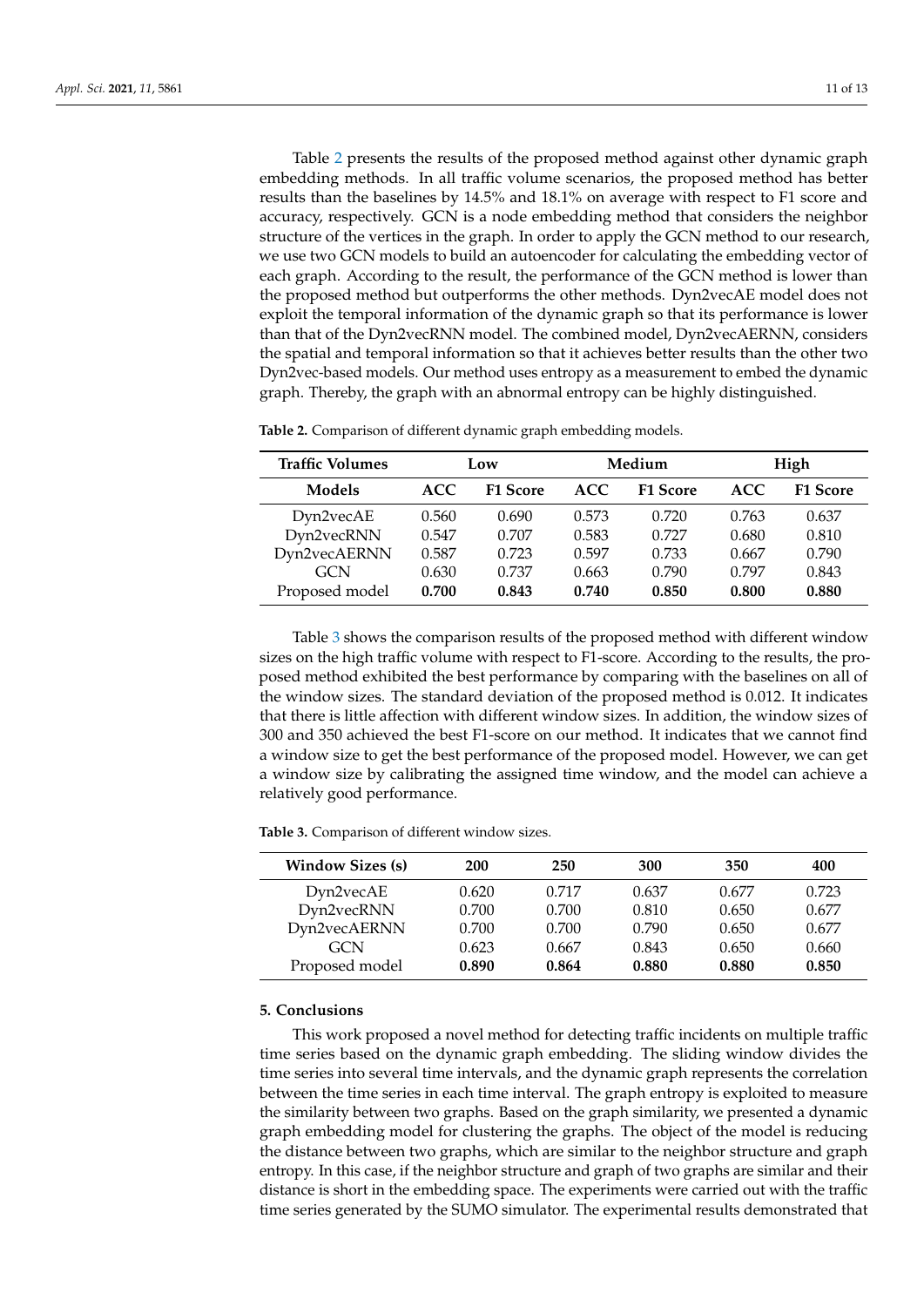the proposed model achieved better performance than the baselines by 14.5% and 18.1% on average with regard to F1 score and accuracy, respectively.

Some issues could be taken into account in future work. For enhancing the performance of the proposed method, we consider a hybrid model that combines the autoencoder and LSTM models to extract the temporal features for dynamic graph embedding. As the competing baselines are exclusively from the dynamic graph embedding models, the proposed method could be compared with other incident detection methods. For determining the right time window in the proposed method, we plan to utilize the wavelet transform to calculate the frequency domain of the multiple time series and divide the time series into several time intervals based on their frequency.

**Author Contributions:** Conceptualization, G.L., T.-H.N. and J.J.J.; methodology, G.L. and T.-H.N.; software, G.L. and T.-H.N.; validation, G.L. and T.-H.N.; formal analysis, G.L. and T.-H.N.; investigation, G.L. and T.-H.N.; resources, J.J.J.; data curation, G.L. and T.-H.N.; writing—original draft preparation, G.L. and T.-H.N.; writing—review and editing, J.J.J.; visualization, G.L. and T.-H.N.; supervision, J.J.J.; project administration, J.J.J.; funding acquisition, J.J.J. All authors have read and agreed to the published version of the manuscript.

**Funding:** This work was supported by the National Research Foundation of Korea (NRF) grant funded by the Korea government (MSIP) (NRF-2019K1A3A1A80113259, NRF-2020R1A2B5B01002207).

**Institutional Review Board Statement:** Not applicable.

**Informed Consent Statement:** Not applicable.

**Data Availability Statement:** Not applicable.

**Conflicts of Interest:** The authors declare no conflict of interest.

# **References**

- <span id="page-11-0"></span>1. Cook, D.J.; Augusto, J.C.; Jakkula, V.R. Ambient intelligence: Technologies, applications, and opportunities. *Pervasive Mob. Comput.* **2009**, *5*, 277–298. [\[CrossRef\]](http://doi.org/10.1016/j.pmcj.2009.04.001)
- <span id="page-11-1"></span>2. Dunne, R.; Morris, T.; Harper, S. A Survey of Ambient Intelligence. *ACM Comput. Surv.* **2021**, *54*, 1–27. [\[CrossRef\]](http://dx.doi.org/10.1145/3447242)
- <span id="page-11-2"></span>3. Atzori, L.; Iera, A.; Morabito, G. The Internet of Things: A survey. *Comput. Netw.* **2010**, *54*, 2787–2805. [\[CrossRef\]](http://dx.doi.org/10.1016/j.comnet.2010.05.010)
- <span id="page-11-3"></span>4. Cook, A.A.; Misirli, G.; Fan, Z. Anomaly Detection for IoT Time-Series Data: A Survey. *IEEE Internet Things J.* **2020**, *7*, 6481–6494. [\[CrossRef\]](http://dx.doi.org/10.1109/JIOT.2019.2958185)
- <span id="page-11-4"></span>5. Pang, G.; Shen, C.; Cao, L.; Hengel, A.V.D. Deep Learning for Anomaly Detection. *ACM Comput. Surv.* **2021**, *54*, 1–38. [\[CrossRef\]](http://dx.doi.org/10.1145/3439950)
- <span id="page-11-5"></span>6. Lin, Y.; Li, L.; Jing, H.; Ran, B.; Sun, D. Automated traffic incident detection with a smaller dataset based on generative adversarial networks. *Accid. Anal. Prev.* **2020**, *144*, 105628. [\[CrossRef\]](http://dx.doi.org/10.1016/j.aap.2020.105628) [\[PubMed\]](http://www.ncbi.nlm.nih.gov/pubmed/32570087)
- <span id="page-11-6"></span>7. Davis, N.; Raina, G.; Jagannathan, K. A framework for end-to-end deep learning-based anomaly detection in transportation networks. *Transp. Res. Interdiscip. Perspect.* **2020**, *5*, 100112. [\[CrossRef\]](http://dx.doi.org/10.1016/j.trip.2020.100112)
- <span id="page-11-7"></span>8. Baloglu, U.B.; Talo, M.; Yildirim, O.; Tan, R.S.; Acharya, U.R. Classification of myocardial infarction with multi-lead ECG signals and deep CNN. *Pattern Recognit. Lett.* **2019**, *122*, 23–30. [\[CrossRef\]](http://dx.doi.org/10.1016/j.patrec.2019.02.016)
- <span id="page-11-8"></span>9. Jiang, Y.; Wang, Y.; Zhang, J.; Xie, B.; Liao, J.; Liao, W. Outlier detection and robust variable selection via the penalized weighted LAD-LASSO method. *J. Appl. Stat.* **2020**, *48*, 234–246. [\[CrossRef\]](http://dx.doi.org/10.1080/02664763.2020.1722079)
- <span id="page-11-9"></span>10. Hatri, C.E.; Boumhidi, J. Fuzzy deep learning based urban traffic incident detection. *Cogn. Syst. Res.* **2018**, *50*, 206–213. [\[CrossRef\]](http://dx.doi.org/10.1016/j.cogsys.2017.12.002)
- <span id="page-11-10"></span>11. Zhang, Z.; He, Q.; Gao, J.; Ni, M. A deep learning approach for detecting traffic accidents from social media data. *Transp. Res. Part C Emerg. Technol.* **2018**, *86*, 580–596. [\[CrossRef\]](http://dx.doi.org/10.1016/j.trc.2017.11.027)
- <span id="page-11-11"></span>12. Costa, A.; Julián, V.; Novais, P. Advances and trends for the development of ambient-assisted living platforms. *Expert Syst.* **2016**, *34*, e12163. [\[CrossRef\]](http://dx.doi.org/10.1111/exsy.12163)
- <span id="page-11-12"></span>13. Bennakhi, A.; Safar, M. Ambient Technology in Vehicles: The Benefits and Risks. *Procedia Comput. Sci.* **2016**, *83*, 1056–1063. [\[CrossRef\]](http://dx.doi.org/10.1016/j.procs.2016.04.223)
- <span id="page-11-16"></span>14. Nguyen, T.H.; Jung, J.J. Multiple ACO-based method for solving dynamic MSMD traffic routing problem in connected vehicles. *Neural Comput. Appl.* **2021**, *33*, 6405–6414. [\[CrossRef\]](http://dx.doi.org/10.1007/s00521-020-05402-8)
- <span id="page-11-13"></span>15. Nguyen, T.H.; Jung, J.J. Swarm intelligence-based green optimization framework for sustainable transportation. *Sustain. Cities Soc.* **2021**, *71*, 102947. [\[CrossRef\]](http://dx.doi.org/10.1016/j.scs.2021.102947)
- <span id="page-11-14"></span>16. Haque, A.; Milstein, A.; Fei-Fei, L. Illuminating the dark spaces of healthcare with ambient intelligence. *Nature* **2020**, *585*, 193–202. [\[CrossRef\]](http://dx.doi.org/10.1038/s41586-020-2669-y) [\[PubMed\]](http://www.ncbi.nlm.nih.gov/pubmed/32908264)
- <span id="page-11-15"></span>17. Nguyen, T.H.; Nguyen, L.V.; Jung, J.J.; Agbehadji, I.E.; Frimpong, S.O.; Millham, R.C. Bio-Inspired Approaches for Smart Energy Management: State of the Art and Challenges. *Sustainability* **2020**, *12*, 8495. [\[CrossRef\]](http://dx.doi.org/10.3390/su12208495)